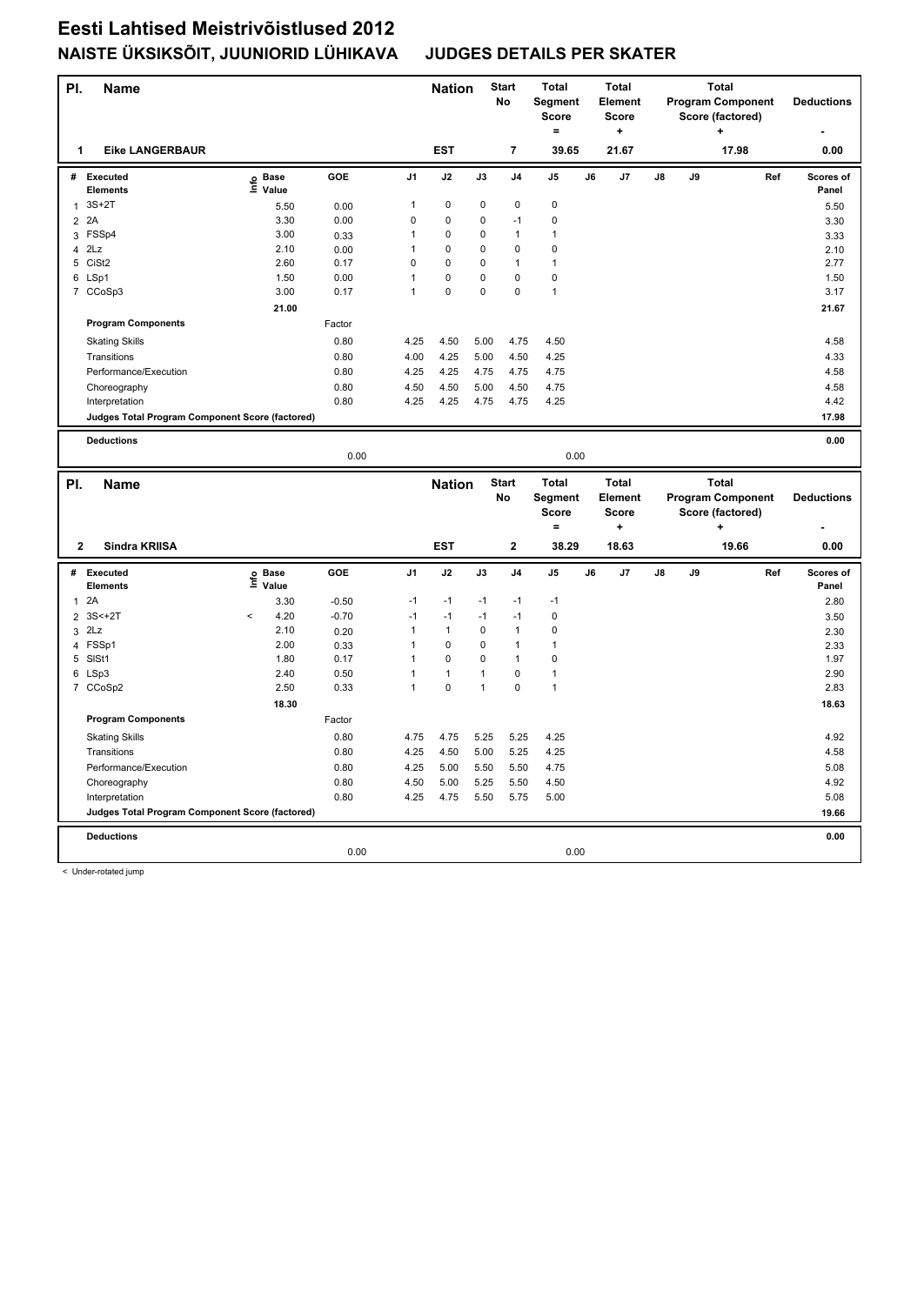| PI.          | <b>Name</b>                                     |      |                      |            | <b>Start</b><br><b>Nation</b><br>No |              | <b>Total</b><br>Segment<br><b>Score</b><br>۰ |                | <b>Total</b><br>Element<br><b>Score</b><br>÷ |    | <b>Total</b><br><b>Program Component</b><br>Score (factored) | <b>Deductions</b> |    |            |                    |
|--------------|-------------------------------------------------|------|----------------------|------------|-------------------------------------|--------------|----------------------------------------------|----------------|----------------------------------------------|----|--------------------------------------------------------------|-------------------|----|------------|--------------------|
| 3            | <b>Viktoria TITOVA</b>                          |      |                      |            |                                     | <b>EST</b>   |                                              | 5              | 34.97                                        |    | 16.97                                                        |                   |    | ٠<br>18.00 | ٠<br>0.00          |
|              |                                                 |      |                      |            |                                     |              |                                              |                |                                              |    |                                                              |                   |    |            |                    |
| #            | Executed<br><b>Elements</b>                     | lnfo | <b>Base</b><br>Value | <b>GOE</b> | J <sub>1</sub>                      | J2           | J3                                           | J <sub>4</sub> | J <sub>5</sub>                               | J6 | J <sub>7</sub>                                               | $\mathsf{J}8$     | J9 | Ref        | Scores of<br>Panel |
| $\mathbf{1}$ | 2A                                              |      | 3.30                 | 0.50       | 1                                   | $\mathbf{1}$ | $\mathbf{1}$                                 | $\mathbf{1}$   | $\mathbf{1}$                                 |    |                                                              |                   |    |            | 3.80               |
|              | 2 3S<<+2T                                       | <<   | 2.60                 | $-0.40$    | $-2$                                | $-2$         | $-2$                                         | $-2$           | $-2$                                         |    |                                                              |                   |    |            | 2.20               |
| 3            | CiSt1                                           |      | 1.80                 | 0.00       | 0                                   | $\mathbf 0$  | $\mathbf 0$                                  | $-1$           | 0                                            |    |                                                              |                   |    |            | 1.80               |
|              | 4 FSSp1                                         |      | 2.00                 | 0.17       | 0                                   | $\mathbf 0$  | 0                                            | $\mathbf{1}$   | $\mathbf{1}$                                 |    |                                                              |                   |    |            | 2.17               |
| 5            | 2Lz                                             |      | 2.10                 | 0.00       | 0                                   | $\mathbf{1}$ | 0                                            | 0              | 0                                            |    |                                                              |                   |    |            | 2.10               |
|              | 6 LSp2                                          |      | 1.90                 | 0.00       | 0                                   | $\mathbf 0$  | 0                                            | $\mathbf{1}$   | 0                                            |    |                                                              |                   |    |            | 1.90               |
|              | 7 CCoSp3                                        |      | 3.00                 | 0.00       | 0                                   | $\pmb{0}$    | $\mathbf 0$                                  | $\mathbf 0$    | $-1$                                         |    |                                                              |                   |    |            | 3.00               |
|              |                                                 |      | 16.70                |            |                                     |              |                                              |                |                                              |    |                                                              |                   |    |            | 16.97              |
|              | <b>Program Components</b>                       |      |                      | Factor     |                                     |              |                                              |                |                                              |    |                                                              |                   |    |            |                    |
|              | <b>Skating Skills</b>                           |      |                      | 0.80       | 4.00                                | 4.50         | 5.25                                         | 5.00           | 4.50                                         |    |                                                              |                   |    |            | 4.67               |
|              | Transitions                                     |      |                      | 0.80       | 3.50                                | 4.25         | 4.75                                         | 4.50           | 4.25                                         |    |                                                              |                   |    |            | 4.33               |
|              | Performance/Execution                           |      |                      | 0.80       | 3.75                                | 4.25         | 4.75                                         | 5.00           | 4.75                                         |    |                                                              |                   |    |            | 4.58               |
|              | Choreography                                    |      |                      | 0.80       | 3.75                                | 4.50         | 4.50                                         | 4.75           | 4.25                                         |    |                                                              |                   |    |            | 4.42               |
|              | Interpretation                                  |      |                      | 0.80       | 3.75                                | 4.25         | 4.75                                         | 4.75           | 4.50                                         |    |                                                              |                   |    |            | 4.50               |
|              | Judges Total Program Component Score (factored) |      |                      |            |                                     |              |                                              |                |                                              |    |                                                              |                   |    |            | 18.00              |
|              | <b>Deductions</b>                               |      |                      |            |                                     |              |                                              |                |                                              |    |                                                              |                   |    |            | 0.00               |
|              |                                                 |      |                      | 0.00       |                                     |              |                                              |                | 0.00                                         |    |                                                              |                   |    |            |                    |

<< Downgraded jump

| PI. | <b>Name</b>                                     |       |                      |                   |                | <b>Nation</b> |              | <b>Start</b><br><b>No</b> | <b>Total</b><br>Segment<br><b>Score</b> |    | <b>Total</b><br>Element<br><b>Score</b> |               |    | <b>Total</b><br><b>Program Component</b><br>Score (factored) | <b>Deductions</b>  |
|-----|-------------------------------------------------|-------|----------------------|-------------------|----------------|---------------|--------------|---------------------------|-----------------------------------------|----|-----------------------------------------|---------------|----|--------------------------------------------------------------|--------------------|
|     |                                                 |       |                      |                   |                |               |              |                           | =                                       |    | ÷                                       |               |    | ÷                                                            | ٠                  |
| 4   | Natalja GORDEEVA                                |       |                      |                   |                | <b>EST</b>    |              | 9                         | 30.96                                   |    | 16.10                                   |               |    | 15.86                                                        | 1.00               |
| #   | Executed<br><b>Elements</b>                     | ١nf٥  | <b>Base</b><br>Value | <b>GOE</b>        | J <sub>1</sub> | J2            | J3           | J <sub>4</sub>            | J <sub>5</sub>                          | J6 | J <sub>7</sub>                          | $\mathsf{J}8$ | J9 | Ref                                                          | Scores of<br>Panel |
| 1   | 2A                                              |       | 3.30                 | 0.00              | 0              | $\mathbf 0$   | $\mathbf 0$  | $\mathbf 0$               | 0                                       |    |                                         |               |    |                                                              | 3.30               |
|     | 2 3S<+COMBO                                     | $\,<$ | 2.90                 | $-2.10$           | -3             | -3            | -3           | -3                        | $-3$                                    |    |                                         |               |    |                                                              | 0.80               |
| 3   | FSSp4                                           |       | 3.00                 | 0.50              | 1              | $\mathbf 0$   | $\mathbf{1}$ | $\mathbf{1}$              | $\mathbf{1}$                            |    |                                         |               |    |                                                              | 3.50               |
| 4   | 2Lz                                             | e     | 2.10                 | $-0.40$           | $-2$           | $-2$          | $-1$         | $-1$                      | $-1$                                    |    |                                         |               |    |                                                              | 1.70               |
| 5   | CiSt <sub>2</sub>                               |       | 2.60                 | 0.00              | 0              | $\mathbf 0$   | 0            | $\pmb{0}$                 | 0                                       |    |                                         |               |    |                                                              | 2.60               |
|     | 6 LSp1                                          |       | 1.50                 | 0.00              | 0              | $\mathbf 0$   | $\Omega$     | 0                         | $-1$                                    |    |                                         |               |    |                                                              | 1.50               |
|     | 7 CCoSp3                                        |       | 3.00                 | $-0.30$           | $-1$           | $-1$          | $-1$         | $-1$                      | $-1$                                    |    |                                         |               |    |                                                              | 2.70               |
|     |                                                 |       | 18.40                |                   |                |               |              |                           |                                         |    |                                         |               |    |                                                              | 16.10              |
|     | <b>Program Components</b>                       |       |                      | Factor            |                |               |              |                           |                                         |    |                                         |               |    |                                                              |                    |
|     | <b>Skating Skills</b>                           |       |                      | 0.80              | 3.75           | 4.00          | 4.00         | 4.50                      | 3.75                                    |    |                                         |               |    |                                                              | 3.92               |
|     | Transitions                                     |       |                      | 0.80              | 3.00           | 4.00          | 3.75         | 4.25                      | 4.00                                    |    |                                         |               |    |                                                              | 3.92               |
|     | Performance/Execution                           |       |                      | 0.80              | 3.50           | 4.25          | 3.75         | 4.50                      | 4.25                                    |    |                                         |               |    |                                                              | 4.08               |
|     | Choreography                                    |       |                      | 0.80              | 3.50           | 4.25          | 3.75         | 4.50                      | 4.25                                    |    |                                         |               |    |                                                              | 4.08               |
|     | Interpretation                                  |       |                      | 0.80              | 3.00           | 4.00          | 3.50         | 4.00                      | 4.00                                    |    |                                         |               |    |                                                              | 3.83               |
|     | Judges Total Program Component Score (factored) |       |                      |                   |                |               |              |                           |                                         |    |                                         |               |    |                                                              | 15.86              |
|     | <b>Deductions</b>                               |       |                      | $-1.00$<br>Falls: |                |               |              |                           |                                         |    |                                         |               |    |                                                              | $-1.00$            |
|     |                                                 |       |                      | 0.00              |                |               |              |                           | 0.00                                    |    |                                         |               |    |                                                              |                    |

< Under-rotated jump e Jump take off with wrong edge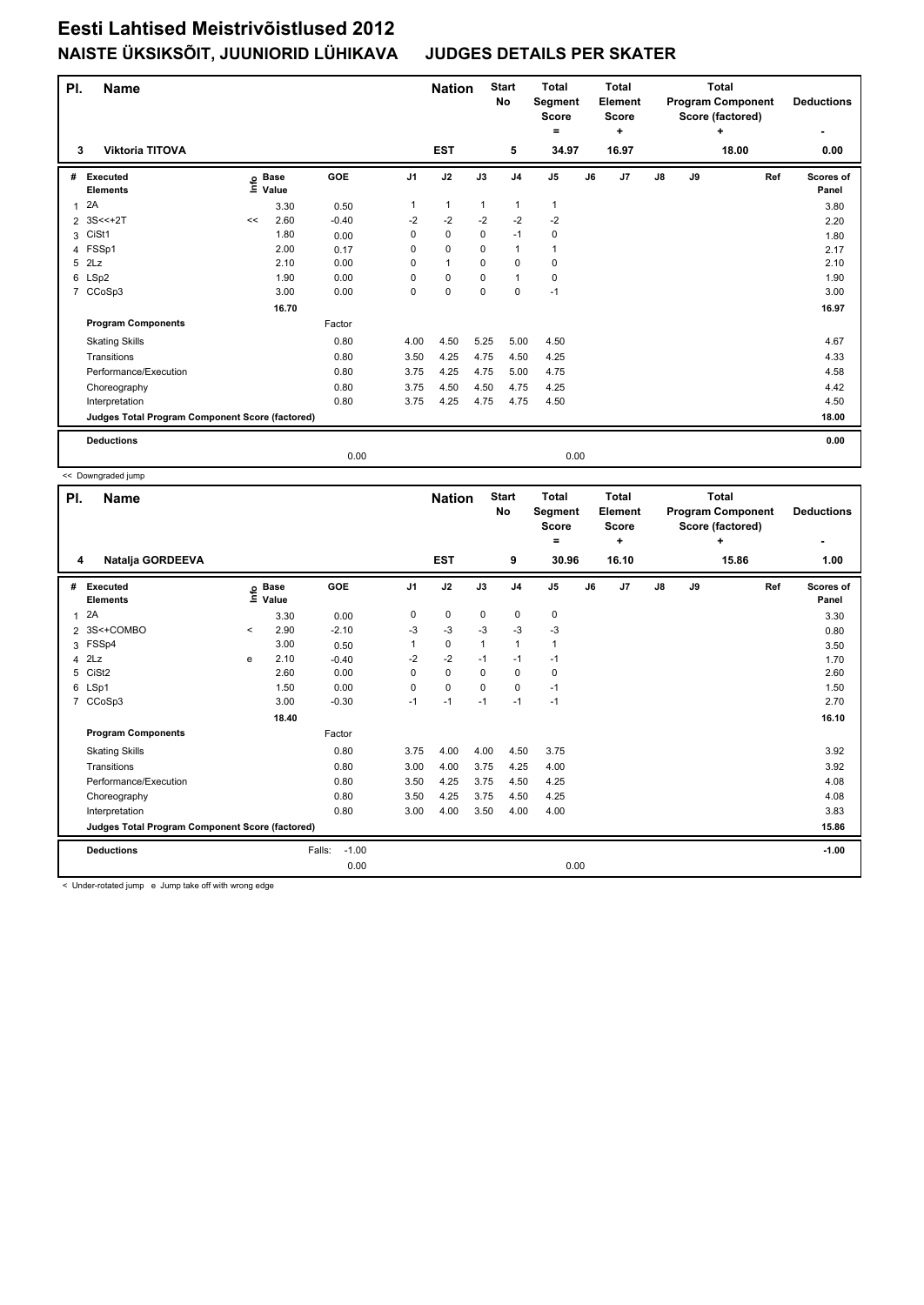| PI. | <b>Name</b>                                     |         |                      | <b>Nation</b> |                | <b>Start</b><br>No | <b>Total</b><br>Segment<br>Score<br>= |                | <b>Total</b><br>Element<br><b>Score</b><br>÷ |    |       | <b>Total</b><br><b>Program Component</b><br>Score (factored)<br>÷ | <b>Deductions</b> |       |                    |
|-----|-------------------------------------------------|---------|----------------------|---------------|----------------|--------------------|---------------------------------------|----------------|----------------------------------------------|----|-------|-------------------------------------------------------------------|-------------------|-------|--------------------|
| 5   | <b>Karina SHTORK</b>                            |         |                      |               |                | <b>EST</b>         |                                       | 1              | 27.43                                        |    | 12.77 |                                                                   |                   | 14.66 | ۰<br>0.00          |
| #   | <b>Executed</b><br><b>Elements</b>              | ١nf٥    | <b>Base</b><br>Value | GOE           | J <sub>1</sub> | J2                 | J3                                    | J <sub>4</sub> | J <sub>5</sub>                               | J6 | J7    | ${\sf J8}$                                                        | J9                | Ref   | Scores of<br>Panel |
| 1   | 2Lz                                             | e       | 2.10                 | $-0.60$       | $-2$           | $-2$               | $-2$                                  | $-2$           | $-2$                                         |    |       |                                                                   |                   |       | 1.50               |
|     | 2 2F+2T<                                        | $\prec$ | 2.70                 | $-0.50$       | $-2$           | $-2$               | $-1$                                  | $-1$           | -2                                           |    |       |                                                                   |                   |       | 2.20               |
| 3   | 1A                                              |         | 1.10                 | $-0.60$       | $-3$           | $-3$               | $-3$                                  | $-3$           | $-3$                                         |    |       |                                                                   |                   |       | 0.50               |
|     | 4 CCoSp3                                        |         | 3.00                 | 0.50          |                | $\mathbf{1}$       | $\overline{2}$                        | $\mathbf{1}$   | $\mathbf{1}$                                 |    |       |                                                                   |                   |       | 3.50               |
| 5   | CiSt1                                           |         | 1.80                 | 0.00          | 0              | $\mathbf 0$        | 0                                     | $\pmb{0}$      | 0                                            |    |       |                                                                   |                   |       | 1.80               |
|     | 6 FSSp1                                         |         | 2.00                 | $-0.40$       | $-1$           | $-1$               | $-3$                                  | $-1$           | $-2$                                         |    |       |                                                                   |                   |       | 1.60               |
|     | 7 LSp1                                          |         | 1.50                 | 0.17          | 0              | $\mathbf 0$        | $\overline{1}$                        | $\Omega$       | $\mathbf{1}$                                 |    |       |                                                                   |                   |       | 1.67               |
|     |                                                 |         | 14.20                |               |                |                    |                                       |                |                                              |    |       |                                                                   |                   |       | 12.77              |
|     | <b>Program Components</b>                       |         |                      | Factor        |                |                    |                                       |                |                                              |    |       |                                                                   |                   |       |                    |
|     | <b>Skating Skills</b>                           |         |                      | 0.80          | 3.50           | 3.75               | 4.00                                  | 4.00           | 3.75                                         |    |       |                                                                   |                   |       | 3.83               |
|     | Transitions                                     |         |                      | 0.80          | 3.00           | 3.50               | 3.75                                  | 3.75           | 3.50                                         |    |       |                                                                   |                   |       | 3.58               |
|     | Performance/Execution                           |         |                      | 0.80          | 3.25           | 3.25               | 4.00                                  | 3.75           | 4.25                                         |    |       |                                                                   |                   |       | 3.67               |
|     | Choreography                                    |         |                      | 0.80          | 3.50           | 3.50               | 4.25                                  | 4.00           | 4.00                                         |    |       |                                                                   |                   |       | 3.83               |
|     | Interpretation                                  |         |                      | 0.80          | 3.25           | 3.50               | 4.00                                  | 3.50           | 3.25                                         |    |       |                                                                   |                   |       | 3.42               |
|     | Judges Total Program Component Score (factored) |         |                      |               |                |                    |                                       |                |                                              |    |       |                                                                   |                   |       | 14.66              |
|     | <b>Deductions</b>                               |         |                      |               |                |                    |                                       |                |                                              |    |       |                                                                   |                   |       | 0.00               |
|     |                                                 |         |                      | 0.00          |                |                    |                                       |                | 0.00                                         |    |       |                                                                   |                   |       |                    |

< Under-rotated jump e Jump take off with wrong edge

| PI.            | <b>Name</b>                                     |       |                      |                   |                | <b>Nation</b> |             | <b>Start</b><br>No | <b>Total</b><br>Segment<br><b>Score</b><br>= |    | <b>Total</b><br><b>Element</b><br><b>Score</b><br>÷ |            |    | <b>Total</b><br><b>Program Component</b><br>Score (factored)<br>÷ | <b>Deductions</b>  |
|----------------|-------------------------------------------------|-------|----------------------|-------------------|----------------|---------------|-------------|--------------------|----------------------------------------------|----|-----------------------------------------------------|------------|----|-------------------------------------------------------------------|--------------------|
| 6              | Elizaveta SMELJOVA                              |       |                      |                   |                | <b>EST</b>    |             | 3                  | 27.00                                        |    | 13.00                                               |            |    | 15.00                                                             | 1.00               |
| #              | Executed<br><b>Elements</b>                     | ١nf٥  | <b>Base</b><br>Value | GOE               | J <sub>1</sub> | J2            | J3          | J <sub>4</sub>     | J <sub>5</sub>                               | J6 | J7                                                  | ${\sf J8}$ | J9 | Ref                                                               | Scores of<br>Panel |
| 1              | 2A                                              |       | 3.30                 | $-1.50$           | -3             | $-3$          | -3          | $-3$               | $-3$                                         |    |                                                     |            |    |                                                                   | 1.80               |
|                | 2 3S<<+2T                                       | $\,<$ | 2.60                 | $-0.40$           | $-2$           | $-2$          | $-2$        | $-2$               | $-2$                                         |    |                                                     |            |    |                                                                   | 2.20               |
| 3              | SISt1                                           |       | 1.80                 | 0.00              | 0              | $\mathbf 0$   | 0           | $\mathbf 0$        | $\mathbf{1}$                                 |    |                                                     |            |    |                                                                   | 1.80               |
| $\overline{4}$ | FSSp2                                           |       | 2.30                 | 0.00              | 0              | 0             | 0           | 0                  | 0                                            |    |                                                     |            |    |                                                                   | 2.30               |
| 5              | 2Lz                                             | e     | 2.10                 | $-0.60$           | $-2$           | $-2$          | $-1$        | $-2$               | $-2$                                         |    |                                                     |            |    |                                                                   | 1.50               |
| 6              | CCoSp1                                          |       | 2.00                 | 0.00              | 0              | $\mathbf 0$   | $\mathbf 0$ | $\mathbf 0$        | $\mathbf{1}$                                 |    |                                                     |            |    |                                                                   | 2.00               |
|                | 7 LSp1                                          |       | 1.50                 | $-0.10$           | 0              | $\mathbf 0$   | $-1$        | $-1$               | $\pmb{0}$                                    |    |                                                     |            |    |                                                                   | 1.40               |
|                |                                                 |       | 15.60                |                   |                |               |             |                    |                                              |    |                                                     |            |    |                                                                   | 13.00              |
|                | <b>Program Components</b>                       |       |                      | Factor            |                |               |             |                    |                                              |    |                                                     |            |    |                                                                   |                    |
|                | <b>Skating Skills</b>                           |       |                      | 0.80              | 3.50           | 4.00          | 4.00        | 4.25               | 4.00                                         |    |                                                     |            |    |                                                                   | 4.00               |
|                | Transitions                                     |       |                      | 0.80              | 3.00           | 3.75          | 3.50        | 4.00               | 3.50                                         |    |                                                     |            |    |                                                                   | 3.58               |
|                | Performance/Execution                           |       |                      | 0.80              | 3.50           | 3.75          | 3.75        | 4.00               | 4.00                                         |    |                                                     |            |    |                                                                   | 3.83               |
|                | Choreography                                    |       |                      | 0.80              | 3.50           | 4.00          | 3.50        | 4.25               | 3.50                                         |    |                                                     |            |    |                                                                   | 3.67               |
|                | Interpretation                                  |       |                      | 0.80              | 3.25           | 4.00          | 3.50        | 3.75               | 3.75                                         |    |                                                     |            |    |                                                                   | 3.67               |
|                | Judges Total Program Component Score (factored) |       |                      |                   |                |               |             |                    |                                              |    |                                                     |            |    |                                                                   | 15.00              |
|                | <b>Deductions</b>                               |       |                      | $-1.00$<br>Falls: |                |               |             |                    |                                              |    |                                                     |            |    |                                                                   | $-1.00$            |
|                |                                                 |       |                      | 0.00              |                |               |             |                    | 0.00                                         |    |                                                     |            |    |                                                                   |                    |

<< Downgraded jump e Jump take off with wrong edge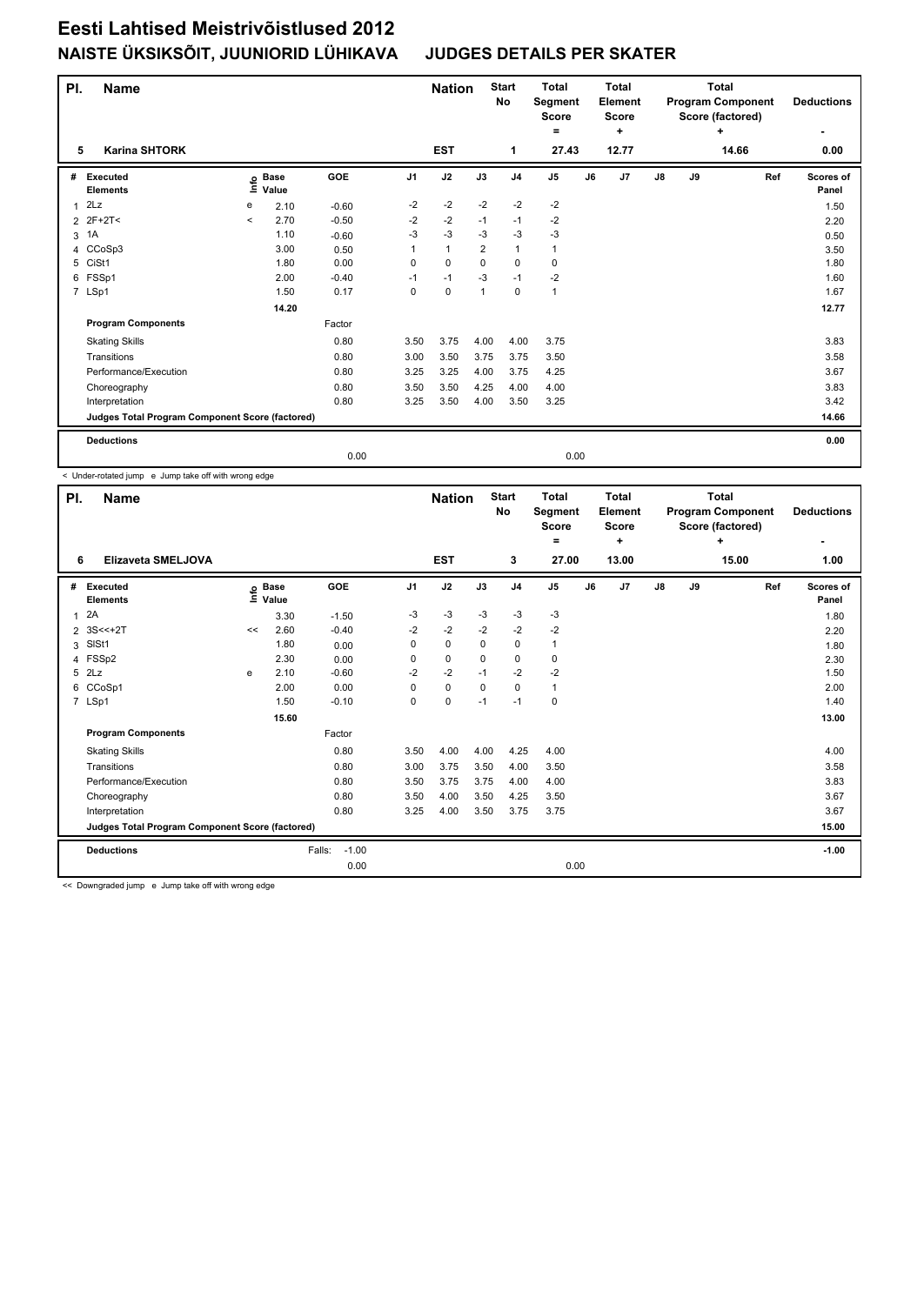| PI.            | <b>Name</b>                                     |       |                      | <b>Nation</b>     | <b>Start</b><br>No |                          | <b>Total</b><br>Segment<br>Score<br>۰ |                          | <b>Total</b><br>Element<br><b>Score</b><br>÷ |    | <b>Total</b><br><b>Program Component</b><br>Score (factored) | <b>Deductions</b> |    |            |                    |
|----------------|-------------------------------------------------|-------|----------------------|-------------------|--------------------|--------------------------|---------------------------------------|--------------------------|----------------------------------------------|----|--------------------------------------------------------------|-------------------|----|------------|--------------------|
| 7              | <b>Evelina ORASTE</b>                           |       |                      |                   |                    | <b>EST</b>               |                                       | 4                        | 26.86                                        |    | 12.30                                                        |                   |    | ÷<br>15.56 | ٠<br>1.00          |
| #              | Executed<br><b>Elements</b>                     | ١nf٥  | <b>Base</b><br>Value | <b>GOE</b>        | J <sub>1</sub>     | J2                       | J3                                    | J <sub>4</sub>           | J <sub>5</sub>                               | J6 | J <sub>7</sub>                                               | J8                | J9 | Ref        | Scores of<br>Panel |
| $\overline{1}$ | 2A<                                             | $\,<$ | 2.30                 | $-1.50$           | $-3$               | $-3$                     | $-3$                                  | $-3$                     | $-3$                                         |    |                                                              |                   |    |            | 0.80               |
|                | 2 3Lo<<*+1Lo*+2T*                               |       | 0.00                 | 0.00              | ٠                  | $\overline{\phantom{a}}$ |                                       | $\overline{\phantom{a}}$ | $\overline{\phantom{a}}$                     |    |                                                              |                   |    |            | 0.00               |
| 3              | FSSp1                                           |       | 2.00                 | $-0.20$           | $-1$               | $\pmb{0}$                | $-2$                                  | $\mathbf 0$              | $-1$                                         |    |                                                              |                   |    |            | 1.80               |
| 4              | 2Lz                                             |       | 2.10                 | $-0.40$           | $-2$               | $-1$                     | $-2$                                  | $-1$                     | $-1$                                         |    |                                                              |                   |    |            | 1.70               |
| 5              | CCoSp3                                          |       | 3.00                 | 0.50              | 1                  | $\mathbf{1}$             | $\overline{2}$                        | $\mathbf{1}$             | $\mathbf{1}$                                 |    |                                                              |                   |    |            | 3.50               |
| 6              | SISt <sub>2</sub>                               |       | 2.60                 | 0.00              | 0                  | 0                        | $\Omega$                              | 0                        | $\mathbf{1}$                                 |    |                                                              |                   |    |            | 2.60               |
|                | 7 LSp2                                          |       | 1.90                 | 0.00              | 0                  | $\mathbf 0$              | 1                                     | $\mathbf 0$              | $\pmb{0}$                                    |    |                                                              |                   |    |            | 1.90               |
|                |                                                 |       | 13.90                |                   |                    |                          |                                       |                          |                                              |    |                                                              |                   |    |            | 12.30              |
|                | <b>Program Components</b>                       |       |                      | Factor            |                    |                          |                                       |                          |                                              |    |                                                              |                   |    |            |                    |
|                | <b>Skating Skills</b>                           |       |                      | 0.80              | 3.50               | 4.00                     | 4.00                                  | 4.25                     | 3.75                                         |    |                                                              |                   |    |            | 3.92               |
|                | Transitions                                     |       |                      | 0.80              | 3.25               | 3.75                     | 3.75                                  | 4.00                     | 3.50                                         |    |                                                              |                   |    |            | 3.67               |
|                | Performance/Execution                           |       |                      | 0.80              | 3.25               | 4.25                     | 3.50                                  | 4.25                     | 4.00                                         |    |                                                              |                   |    |            | 3.92               |
|                | Choreography                                    |       |                      | 0.80              | 3.50               | 4.00                     | 3.75                                  | 4.50                     | 4.00                                         |    |                                                              |                   |    |            | 3.92               |
|                | Interpretation                                  |       |                      | 0.80              | 3.25               | 4.00                     | 3.75                                  | 4.50                     | 4.25                                         |    |                                                              |                   |    |            | 4.00               |
|                | Judges Total Program Component Score (factored) |       |                      |                   |                    |                          |                                       |                          |                                              |    |                                                              |                   |    |            | 15.56              |
|                | <b>Deductions</b>                               |       |                      | $-1.00$<br>Falls: |                    |                          |                                       |                          |                                              |    |                                                              |                   |    |            | $-1.00$            |
|                |                                                 |       |                      | 0.00              |                    |                          |                                       |                          | 0.00                                         |    |                                                              |                   |    |            |                    |

< Under-rotated jump << Downgraded jump \* Invalid element

| PI.            | Name                                            |      |                      |         |                | <b>Nation</b> |             | <b>Start</b><br>No | <b>Total</b><br>Segment<br><b>Score</b><br>= |    | <b>Total</b><br>Element<br>Score<br>٠ |            | <b>Total</b><br><b>Program Component</b><br>Score (factored) | <b>Deductions</b> |                    |
|----------------|-------------------------------------------------|------|----------------------|---------|----------------|---------------|-------------|--------------------|----------------------------------------------|----|---------------------------------------|------------|--------------------------------------------------------------|-------------------|--------------------|
| 8              | Alesja DOBOROVITS                               |      |                      |         |                | <b>EST</b>    |             | 6                  | 26.56                                        |    | 12.70                                 |            |                                                              | 13.86             | 0.00               |
| #              | Executed<br><b>Elements</b>                     | ١nf٥ | <b>Base</b><br>Value | GOE     | J <sub>1</sub> | J2            | J3          | J <sub>4</sub>     | J <sub>5</sub>                               | J6 | J7                                    | ${\sf J8}$ | J9                                                           | Ref               | Scores of<br>Panel |
| 1              | $2F+2Lo$                                        | e    | 3.60                 | $-0.60$ | -2             | $-2$          | $-2$        | $-2$               | $-2$                                         |    |                                       |            |                                                              |                   | 3.00               |
| $\overline{2}$ | 2A<<                                            | <<   | 1.10                 | $-0.60$ | $-2$           | $-3$          | $-3$        | $-3$               | $-3$                                         |    |                                       |            |                                                              |                   | 0.50               |
| 3              | FSSp1                                           |      | 2.00                 | $-0.70$ | $-2$           | $-1$          | $-3$        | $-3$               | $-2$                                         |    |                                       |            |                                                              |                   | 1.30               |
| 4              | 2Lz                                             |      | 2.10                 | 0.00    | 0              | $\mathbf 0$   | $-1$        | 0                  | 0                                            |    |                                       |            |                                                              |                   | 2.10               |
| 5              | LSp1                                            |      | 1.50                 | 0.00    | $-1$           | $\mathbf 0$   | $\Omega$    | $\mathbf 0$        | $\mathbf 0$                                  |    |                                       |            |                                                              |                   | 1.50               |
| 6              | CiSt1                                           |      | 1.80                 | 0.00    | 0              | $\mathbf 0$   | 0           | $\mathbf 0$        | $-1$                                         |    |                                       |            |                                                              |                   | 1.80               |
| 7              | CCoSp2                                          |      | 2.50                 | 0.00    | $-1$           | $\pmb{0}$     | $\mathbf 0$ | $\mathbf 0$        | $\pmb{0}$                                    |    |                                       |            |                                                              |                   | 2.50               |
|                |                                                 |      | 14.60                |         |                |               |             |                    |                                              |    |                                       |            |                                                              |                   | 12.70              |
|                | <b>Program Components</b>                       |      |                      | Factor  |                |               |             |                    |                                              |    |                                       |            |                                                              |                   |                    |
|                | <b>Skating Skills</b>                           |      |                      | 0.80    | 3.25           | 3.75          | 3.75        | 3.75               | 3.00                                         |    |                                       |            |                                                              |                   | 3.58               |
|                | Transitions                                     |      |                      | 0.80    | 3.00           | 3.50          | 3.25        | 3.50               | 3.25                                         |    |                                       |            |                                                              |                   | 3.33               |
|                | Performance/Execution                           |      |                      | 0.80    | 3.00           | 3.50          | 3.25        | 3.75               | 3.50                                         |    |                                       |            |                                                              |                   | 3.42               |
|                | Choreography                                    |      |                      | 0.80    | 3.25           | 3.75          | 3.50        | 3.75               | 3.25                                         |    |                                       |            |                                                              |                   | 3.50               |
|                | Interpretation                                  |      |                      | 0.80    | 3.00           | 3.50          | 3.50        | 3.50               | 3.50                                         |    |                                       |            |                                                              |                   | 3.50               |
|                | Judges Total Program Component Score (factored) |      |                      |         |                |               |             |                    |                                              |    |                                       |            |                                                              |                   | 13.86              |
|                | <b>Deductions</b>                               |      |                      |         |                |               |             |                    |                                              |    |                                       |            |                                                              |                   | 0.00               |
|                |                                                 |      |                      | 0.00    |                |               |             |                    | 0.00                                         |    |                                       |            |                                                              |                   |                    |

<< Downgraded jump e Jump take off with wrong edge